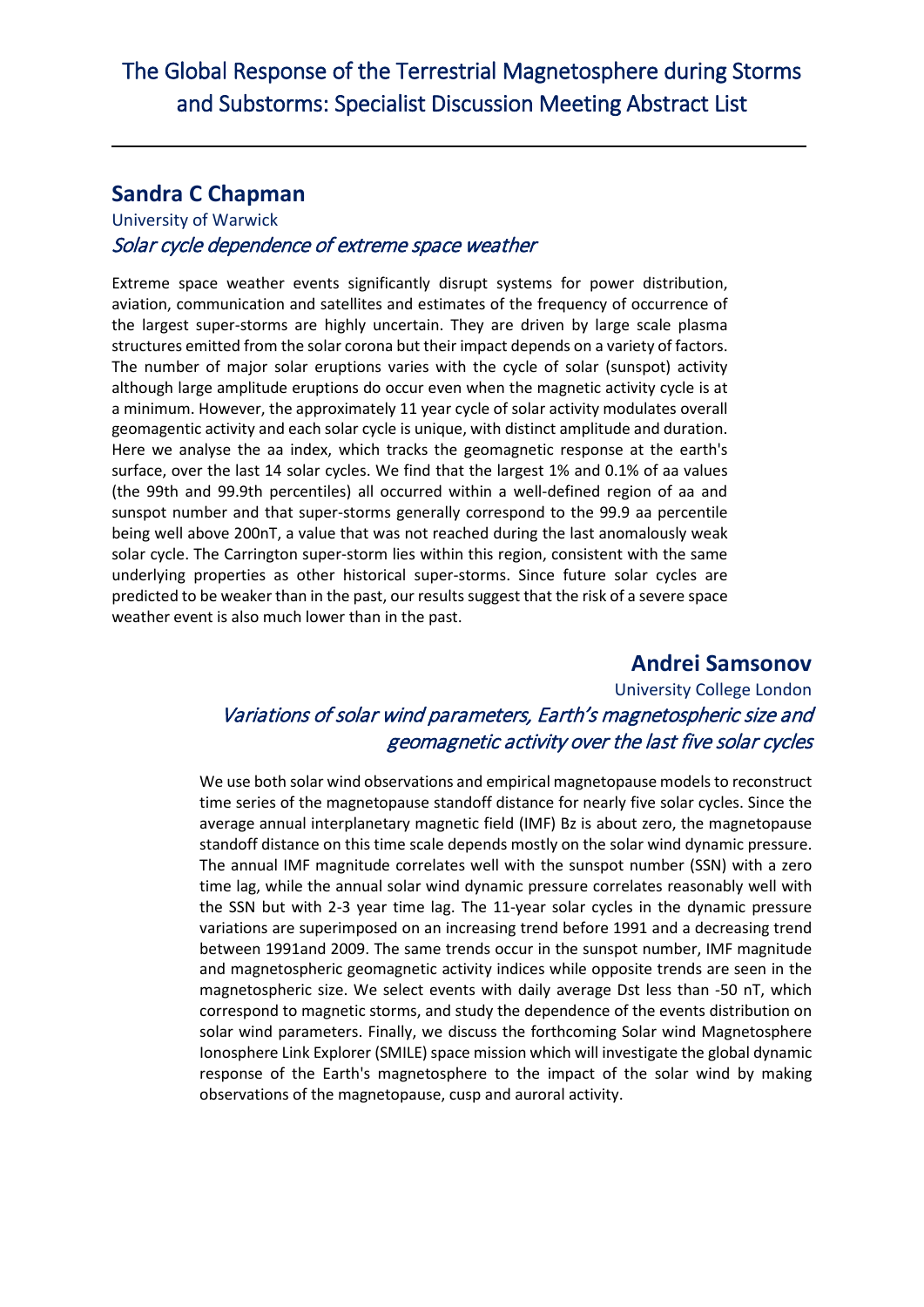# **Joseph Eggington**

## Imperial College London Time-Varying Magnetopause Reconnection during Sudden Storm Commencement: Global MHD Simulations

Magnetic reconnection is a key driver of magnetospheric dynamics at Earth. The full 3-D nature of reconnection is highly complex, occurring predominantly along the magnetic separator: a continuous line along which differing magnetic topologies meet and which is terminated by magnetic null points. The global reconnection rate is determined by the length of the separator and the parallel electric field along its extent, which are highly sensitive to changes in driving conditions. Using the Gorgon MHD code, we implement an algorithmic approach to tracing out the separator in a simulation of sudden storm commencement due to an interplanetary shock. We identify the location and evolution of the reconnection region as the shock propagates through the magnetosphere, demonstrating how severe distortion of the magnetopause surface allows mass and energy transport further downtail and with much greater intensity than during typical solar wind conditions. The impact on the ionosphere is shown, and the resulting time- and latitude- dependence of stormtime enhancements in region-I field-aligned currents and potential patterns are explored. Finally, we repeat the same simulation with various dipole tilts from 0° (i.e. equinox) up to 30° (i.e. northern summer), highlighting the role of onset time in determining the global response.

#### **Robert Shore**

#### British Antarctic Survey Comparing the Geomagnetic Precursors of Sawtooths and Substorms

We compare the time history and spatial localisation of geomagnetic precursors to both sawtooth and substorm events. To do this we apply machine learning techniques to a reanalysis of surface-measured magnetic field perturbations. We obtain the spatial and temporal features which characterise substorms and sawtooths. We assess and contrast these features for the hour preceding the event onset, and two hours following onset. For both event types, we see a noticeable change in the features at 20 minutes prior to onset. However, there appears to be no striking morphological difference in these precursor features between sawtooths and substorms.

## **Steve Milan**

#### University of Leicester Substorm onset latitude and the steadiness of magnetospheric convection

We study the role of substorms and steady magnetospheric convection (SMC) in magnetic flux transport in the magnetosphere, using observations of field-aligned currents (FACs) by the Active Magnetosphere and Planetary Electrodynamics Response Experiment (AMPERE). We identify two classes of substorm, occurring at high and low latitudes, which show different nightside FAC morphologies. We identify the low latitude onsets (65 deg magnetic latitude) as those that experience convection braking in the auroral bulge region due to enhanced ionospheric conductance. We show that the high latitude substorms (above 65 deg magnetic latitude), which do not experience braking, can evolve into steady magnetospheric convection events if the interplanetary magnetic field (IMF) remains southwards for a prolonged period following onset. We conclude that during periods of ongoing driving, the magnetosphere displays repeated substorm activity or SMC depending on the rate of driving and the open magnetic flux content of the magnetosphere prior to onset. We speculate that sawtooth events are an extreme case of repeated onsets. Our results provide an explanation for the differing modes of response of the terrestrial system to solar wind-magnetosphere-ionosphere coupling by invoking friction between the ionosphere and atmosphere.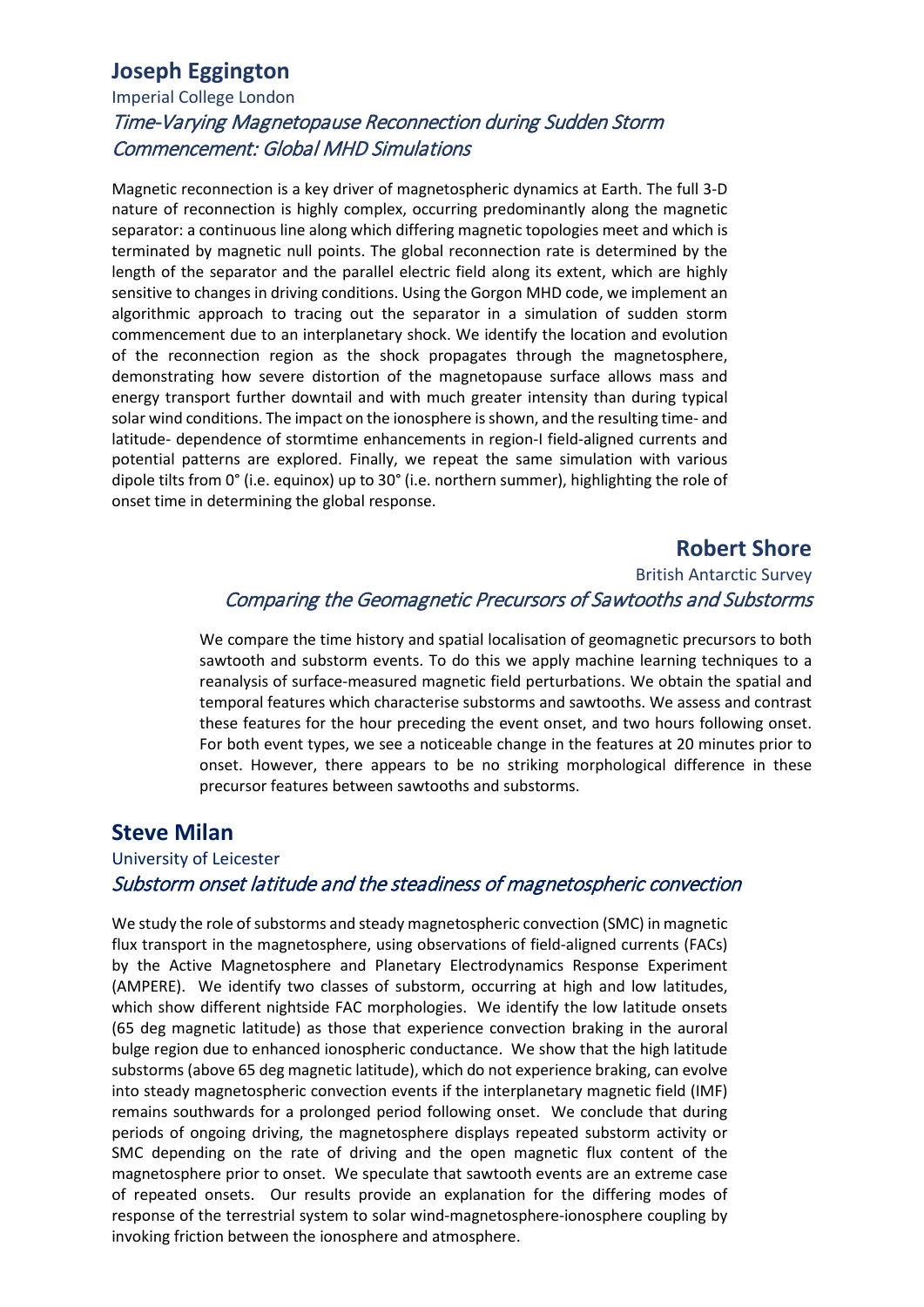#### **Lauren Orr**

University of Warwick Directed network of substorms from SuperMAG ground-based magnetometer data

Identifying the full spatio-temporal evolution of the substorm ionospheric current system is now possible utilising the full set of 100+ magnetometers collated by SuperMAG. We use this magnetometer data to obtain dynamical directed networks for isolated substorms for the first time. Directed networks flag correlation between a magnetometer pairs' vector magnetic field perturbations (a network connection) and determine the time lag at which correlation is maximal. If we assume spatial correlation reflects ionospheric current patterns, the network properties test different models of current systems evolution during a substorm. We focus on network connections (patterns of spatial correlation) within and between three specific regions in the nightside. These regions are around, east and west of the onset location. We select two substorms which have at least seven magnetometers in each of these regions and we find a time-sequence of the emergence of spatial correlation which in turn provides information on the formation and dynamics of ionospheric current patterns.

#### **John Coxon**

## University of Southampton Tailward propagation of magnetic energy density variations with respect to substorm onset times

During geomagnetic substorms, around 10^15 J of energy is extracted from the solar wind and processed by the Earth's magnetosphere. Prior to the onset of substorm expansion phases, this energy is thought to be largely stored as an increase in the magnetic field in the magnetotail lobes. How, when and where this energy is stored and released within the magnetotail is unclear. Using data from the Cluster spacecraft and substorm onsets from SOPHIE technique for identifying substorm phases (Forsyth et al., 2015), we examine the variation in the lobe magnetic energy density with respect to substorm onset for 541 isolated onsets. Based on a cross-correlation analysis and a simple model, we deduce the following: On average, the magnetic energy density increases approximately linearly in the hour preceding onset and decreases at a similar rate after onset. The timing and magnitude of these changes varies with downtail distance, with observations from the mid-tail (≲9 RE) showing larger changes in the magnetic energy density that occur ~20 minutes after changes in the near-tail ≳9 RE). The decrease in energy density in the neartail region is observed before the ground onset identified by SOPHIE, implying that the substorm is driven from the magnetotail and propagates into the ionosphere. The implication of these results is that energy in the near-tail region is released first during the substorm expansion phase, with energy conversion propagating away from the Earth with time.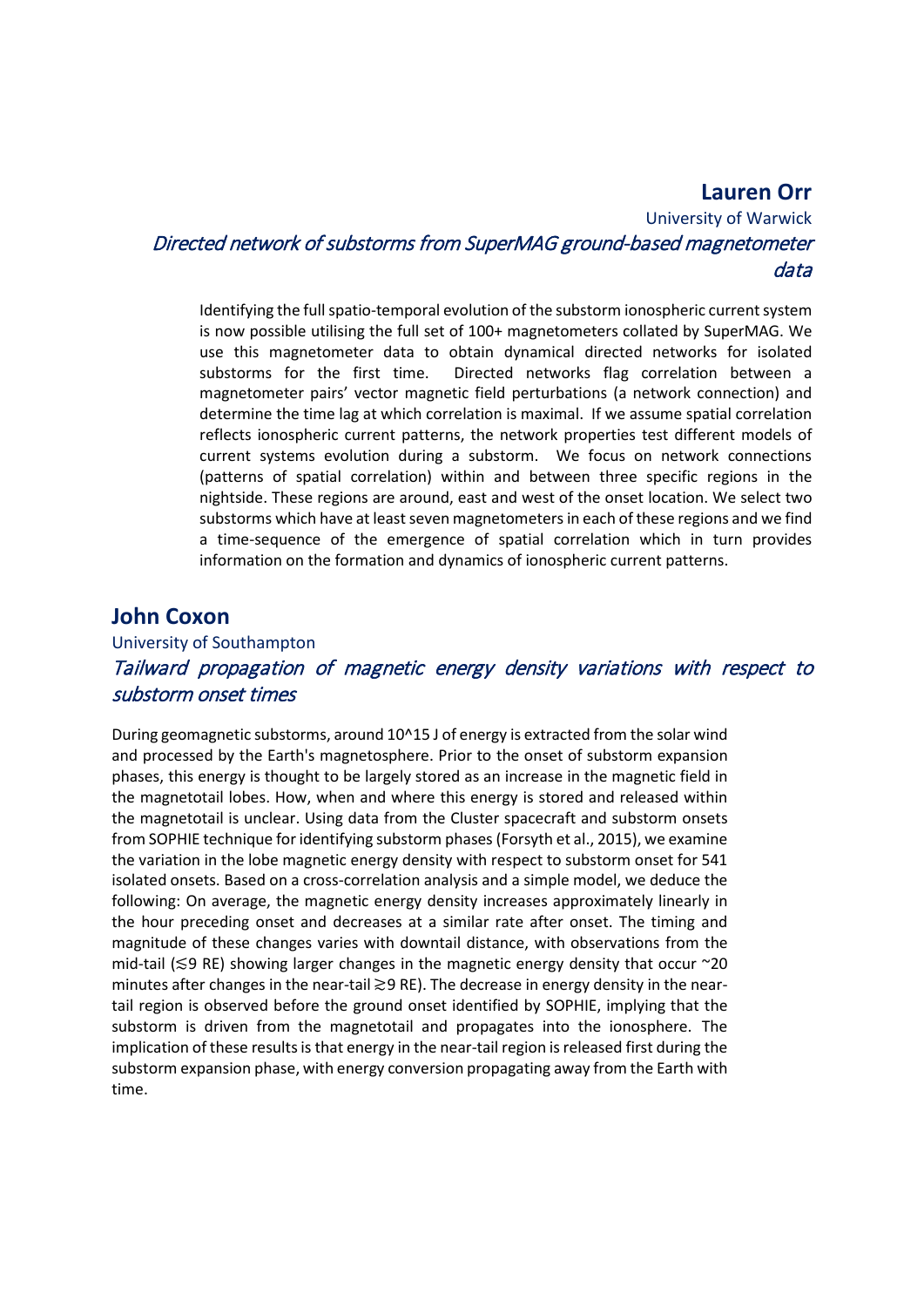#### **Richard Horne**

# British Antarctic Survey Effects of multiple substorms on the radiation belts during a fast solar wind stream event

Multiple substorms are often observed during the passage of a fast solar wind stream resulting in an enhanced electron population at tens to hundreds of keV inside geostationary orbit. Here we show an example of such an event and then consider a realistic worst case. We show how repeated substorms excite plasma waves which react back on the electron distribution to accelerate a fraction of the population to MeV energies. We modulate the flux at the low energy boundary to simulate injection events and show that the timescale for acceleration to MeV energies is much longer than the timescale for each injection. We find that the MeV flux tends towards a value that is comparable to a 1 in 150-year event found from an independent statistical analysis of electron data. The resulting charging current would exceed NASA and European recommended guidelines on spacecraft design. Approximately 2.5 mm of Al shielding would be required to reduce the internal charging current to below the NASA recommended guidelines, much more than is currently used. We conclude that satellites at geostationary orbit are more likely to be at risk from fast solar wind stream event than a Carrington type storm.

# **Harneet Sangha**

#### University of Leicester Bifurcating Region 2 Currents and Sub-Auroral Polarization Streams

We analyse the magnetosphere-ionosphere (MI) field-aligned currents (FACs) associated with substorms using the Active Magnetosphere and Planetary Electrodynamics Response Experiment (AMPERE). We observe a new phenomenon seen in the AMPERE dataset, which we believe to be the formation of a new region 2 (R2) current in the dusk sector, which occurs following substorm onset. We propose that the phenomenon seen in the FACs is formed when plasma injections enter the inner magnetosphere during the substorm expansion phase. This is also thought to be the production mechanism of subauroral polarization streams (SAPS), which are strong westward flows in the dusk sector mid-latitude ionosphere, hence we suggest our event is also associated with SAPS. We present examples of concurrent observations of flow channels by the Super Dual Auroral Radar Network (SuperDARN) of ground-based ionospheric radars.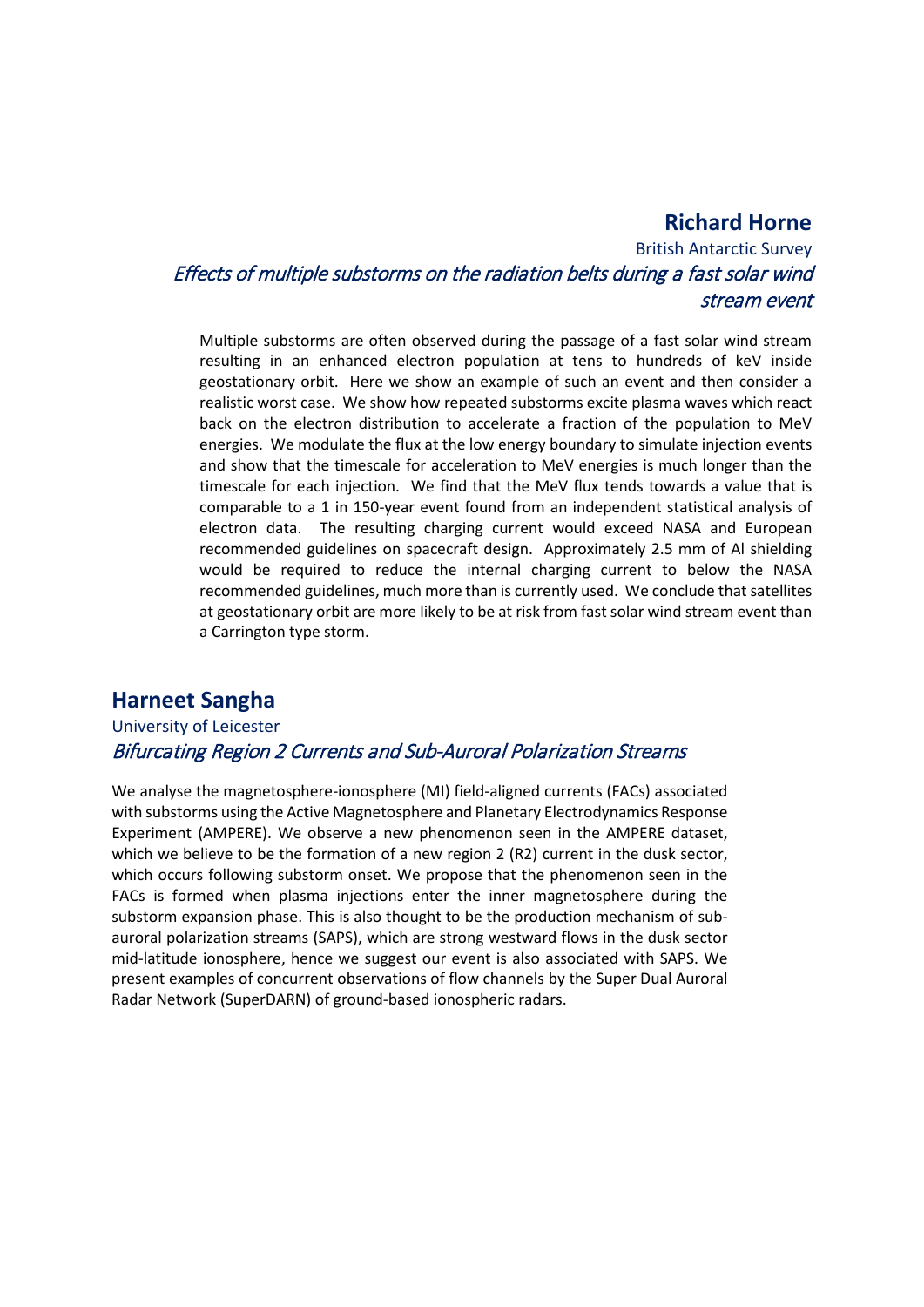## **Martin Archer**

Queen Mary University of London Long-lasting decreasing-frequency poloidal field line resonances following geomagnetic storms

Sonification and citizen science are techniques little used in space physics but can offer effective navigation, mining, and analysis of large datasets. By combining both methods, school students' aural exploration of GOES magnetometer data has identified long-lasting narrowband poloidal ULF waves across the dayside with decreasing frequencies. We present one event in detail, which occurred during the recovery phase of a CME-driven geomagnetic storm. Simultaneous plasma density measurements from the THEMIS spacecraft revealed that the decreasing frequencies were due to the refilling of the plasmasphere. Based on the waves' properties, Van Allen Probes observations during the storm and the lack of ground magnetometer signatures, we conclude that an internal process, such as the ion bounce resonance, likely generated the waves. While thought to be rare, further exploration of the audio revealed many similar events following other major storms, thus these types of ULF wave event are much more common than previously thought.

# **Hayley Allison**

# British Antarctic Survey/University of Cambridge Rebuilding the Earth's Electron Radiation Belts Following the 17 March 2013 Flux Drop-out Event

The Earth's Electron Radiation Belts are a dynamic environment and can change dramatically on short timescales. Drop-out events are sudden depletions of electron flux that cover a broad range of energies. Substorms can supply new electrons to the radiation belt region, which are then energised by a number of processes. From Van Allen Probes observations, we see storm time drop-out events followed by a rapid recovery of the electron flux, likely a result of both radial diffusion and whistler mode chorus wave acceleration. Here we use the BAS Radiation Belt Model to explore how enhancements in the low energy seed population can lead to rebuilding the radiation belts for the 17 March 2013 storm event. Seed population electrons are accelerated to higher energies by chorus waves before being redistributed by radial diffusion. By using a low energy boundary condition derived by POES data we encompass the whole radiation belt region, employing an open outer boundary condition. This approach isolates the contribution of seed population changes and allows electron flux variations over a broad range of L\* to be studied.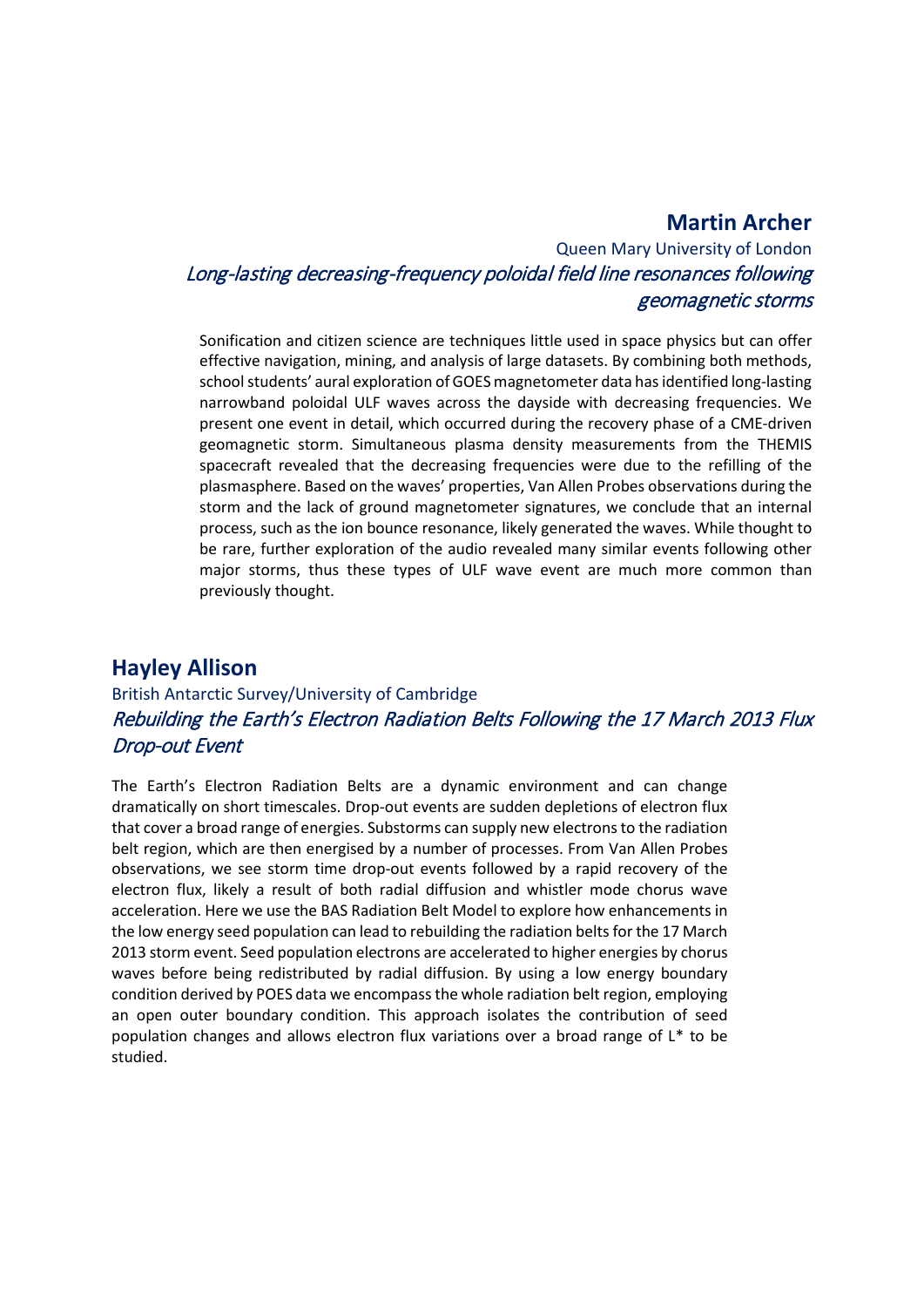# **Sarah Bentley**

University of Reading Upper bounds on the wave power driving radial transport of electrons in Earth's radiation belts

The electron population of Earth's outer radiation belt is highly variable. Ultra-low frequency (ULF, 1-15 mHz) plasma waves drive the transport and acceleration of these electrons, playing a role in the dramatic reconfiguration of the radiation belts under extreme conditions. ULF waves are strongly driven by coupling between the solar wind and magnetosphere, and both ground-based and in situ observations of these waves provide a crucial component for their effect on electrons.

To identify what extreme values of ULF wave power can be supported by Earth's magnetosphere (and their resultant effect on the electron population) we turn to a new probabilistic model of ULF waves. Constructed with fifteen years of data, this identifies the probability distribution that ground-measured ULF wave power will be drawn from, given contemporary solar wind conditions. Designed to quantify the underlying variability in these waves, we can identify upper and lower bounds of wave power given extreme solar wind driving conditions. We compare this upper bound to in situ observations.

# **Aisling Bergin**

#### University of Warwick Observational constraints on the distribution long-tail for F10.7 and geomagnetic indices over the last 5 solar maxima

Impacts of space weather include possible disruption to electrical power systems, aviation, communication systems and satellite systems. The climate of space weather is modulated by the solar cycle. Each solar cycle maximum exhibits its own duration and peak activity level. Key parameters such as the F10. 7 [1] index of solar coronal activity and the Dst and AE geomagnetic indices have been almost continuously monitored over the past five solar cycles. Recently Chapman et al. [2] showed that the distinct distribution long tail for these physical variables at each solar cycle maximum is approximately described by a single master distribution, along with the mean and variance of observations above a threshold specific to each variable, for each unique solar maximum. Here we use the observed last five solar maxima to test the possibility that this can be used to constrain the space weather climate that might occur in a future solar maximum. We use the observations from every set of four out of the last solar five maxima to hindcast the distribution long-tail of the remaining solar maximum. We can then test the effectiveness of this hind-cast against the observed full return time distribution of largeto-extreme observations at that solar maximum. Chapman et al. analysed AE, DST, and F10.7 OMNI2 [3] records. We will in addition investigate the SuperMAG [4] indices which share the methodology used for AE and DST but have higher spatial and temporal resolution. Finally we establish to what extent this methodology can be used to infer the properties of the distribution long-tail of parameters as the next solar cycle is evolving, based on a sub-sample of observations early in the solar cycle maximum phase.

[1] The data were obtained from the LASP Interactive Solar Irradiance Data Center at http://lasp.colorado.edu/lisird/data/noaa\_radio\_flux/

[2] Chapman, S. C., Watkins, N. W., & Tindale, E. (2018). Reproducible aspects of the climate of space weather over the last five solar cycles. Space Weather, 16, 1128–1142. doi:10.1029/2018SW001884

[3] J.H. King and N.E. Papitashvili, Solar wind spatial scales in and comparisons of hourly Wind and ACE plasma and magnetic field data, J. Geophys. Res., Vol. 110, No. A2, A02209, 10.1029/2004JA010649.

[4] Gjerloev, J. W. (2012), The SuperMAG data processing technique, J. Geophys. Res., 117, A09213, doi:10.1029/2012JA017683.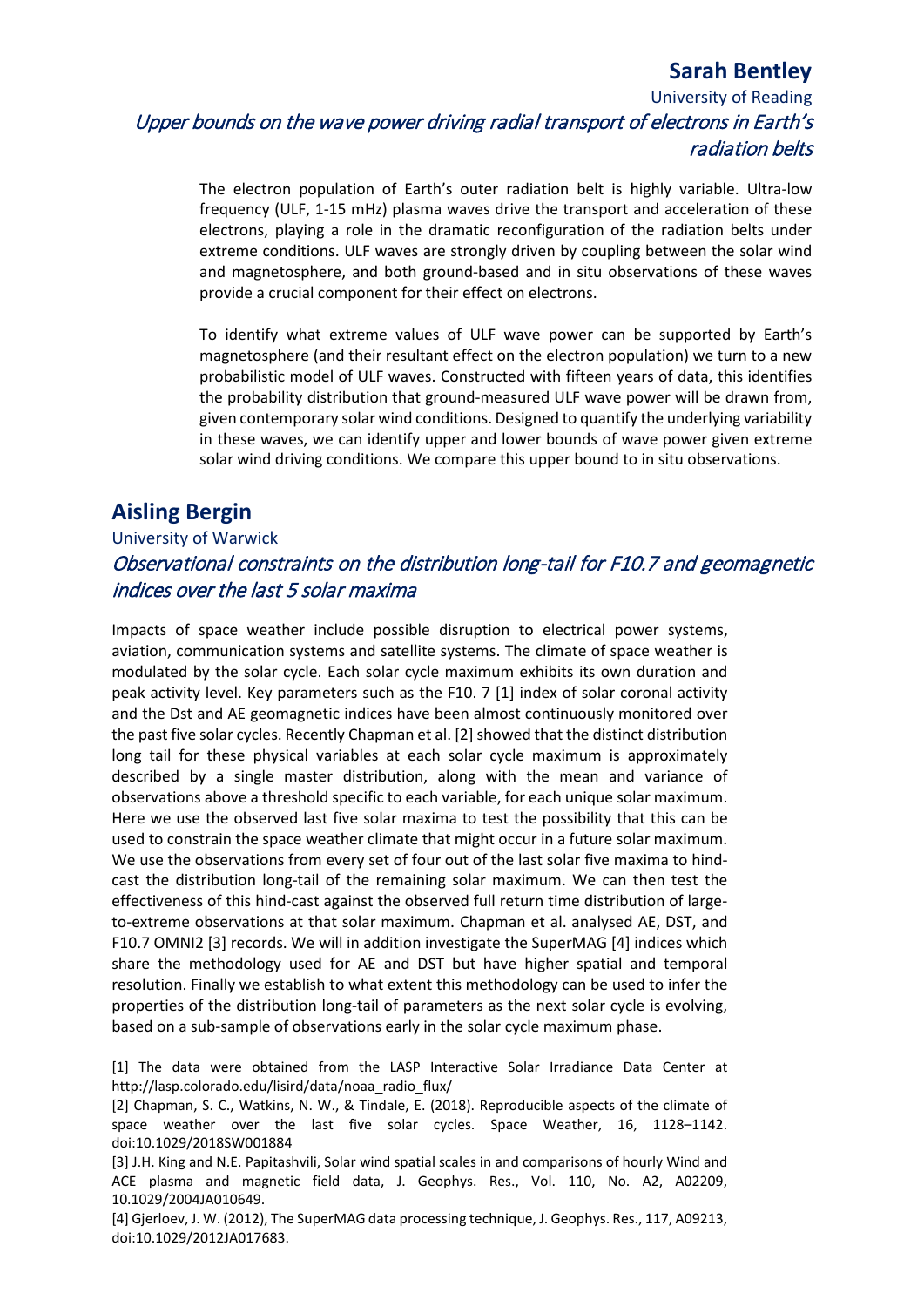#### **Téo Bloch** University of Reading Towards the Objective Classification of Coronal Hole and Streamer Belt Solar Wind

Geomagnetic storms and substorms are driven by the solar wind's interaction with Earth's magnetosphere. The accurate classification of solar wind data is thus imperative to the development of accurate statistical analyses for these complex processes.

We present a new solar wind classification scheme developed independently using unsupervised machine learning. The scheme aims to classify the solar wind into 3 types: coronal hole wind; streamer belt wind, and difficult-to-classify data. It is created using non-evolving solar wind parameters which are measured or derived from Ulysses' latitude-scan data, and subsequently applied to the whole of the Ulysses and ACE datasets. The scheme is built around the oxygen charge state ratio, proton specific entropy, carbon charge state ratio, the alpha to proton ratio, the iron to oxygen ratio, and the mean iron charge state.

The physical basis of the chosen parameters result in a reliable classification scheme grounded in the properties of the solar source regions. We demonstrate significant disparities (minimum ~7.5%, maximum ~16.5%) with the traditional speed thresholding approach.

## **Yulia Bogdanova**

#### Rutherford Appleton Laboratory Comparison of the most intense storms and substorm periods since year 2000

This study aims to examine the storm/substorm relationship and whether the extreme storms consist of a sequence of extreme substorms. Geomagnetic activity was investigated according to the different activity indices and it was shown that there is a large discrepancy in the top extreme events subsets and events ranking based on the indices derived from the measurements at the stations from different latitudes. One of the worst correlations between the ranks of the active periods was between extreme storm (based on the Dst index) and extreme substorm (based on the AL index) periods, with the correlation coefficient for top 100 events of 0.4. This result suggests a complex relationship between storms and substorms, for example, the total electromagnetic energy released over the sequence of substorms might be more important in the storm formation than the strength of an individual substorm. Dependencies from the solar wind parameters and solar wind drivers in form of the ICMEs and CIRs also have been examined and will be discussed.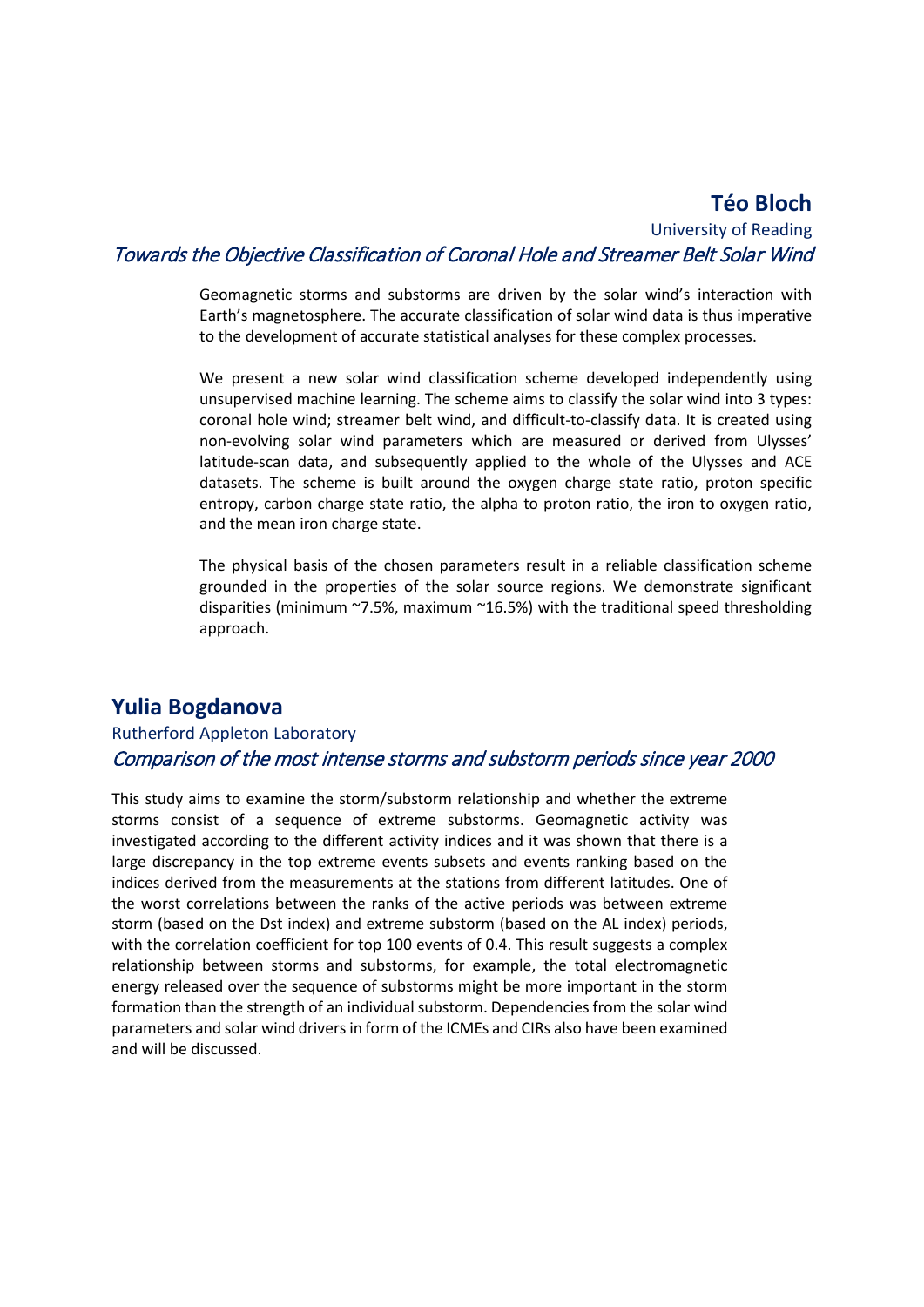# **Ravindra Tobias Desai**

# Imperial College London The role of Global MHD and integrated radiation belt models in simulating extreme space weather events

The Van Allen radiation belts dynamically vary across timescales ranging from minutes to hours. Despite the multitude of Earth orbiting spacecraft, the magnetospheric and radiation belt response to extreme space weather events remains problematic to predict due to the sheer scarcity of these rare events, and the resultant lack of data thereof. Here, we employ the Gorgon global MHD, and Integrated Van Allen Radiation-belt (IVAR), models to characterise radiation belt behaviour during extreme magnetospheric configurations. We focus our simulations on the interaction between a strong fastforward shock and the magnetosphere, as occurs during the initial onslaught of an Interplanetary Coronal Mass Ejection. The simulated shock-fronts propagating through the magnetospheric plasma are observed to induce large-scale non-diffusive transport and a range of competing processes. Outer belt and solar energetic particle populations are injected into lower L-shells with energies exceeding 50 MeV, whilst significant losses result from drift paths intersecting the highly distorted magnetopause surface. Bifurcated field-lines on the 'day-side' are shown to result in particles becoming trapped within offequatorial field-strength minima, and a transiently reconnecting magnetotail on the 'night-side' modulates complex non-dipolar magnetic field topologies which further influence outer radiation belt populations. The global nature of these processes demonstrate the importance of these simulations for extreme event forcasting and for further interpreting the large multi-point data-sets obtained by in-situ spacecraft.

#### **Colin Forsyth**

## MSSL, UCL The global response of the radiation belts to substorms

Earth's radiation belts house a population of MeV energy electrons – a population that must be result from the acceleration of plasma captured from the solar wind or escaping from the ionosphere. The number of electrons making up the radiation belts varies over timescales from minutes to days. Typically, increases in the radiation belt population are linked to geomagnetic activity such as storms and substorms. The prevailing framework for enhancements in the radiation belts is that substorm activity in the magnetotail injects electrons with energies of 10s keV into the inner magnetosphere which acts as a source of whistler mode waves which can subsequently accelerated part of the ambient electron population to relativistic energies. However, statistical studies have shown that only 50% of substorms result in an increase in the radiation belt population. Using a measure of the total number of electrons in the radiation belt derived from NASA's Van Allen Probes, we examine to what extent geomagnetic activity and solar wind driving can predict increases in the radiation belt and examine how the radiation belts can change under different levels of geomagnetic activity.

## **Heather McCreadie**

## Aberystwyth University Autonomous Curve Fitting of the Dst index during Geomagnetic Storms

A technique has been developed to fit all types of geomagnetic storms identified in the Dst. A lognormal fitting procedure may be used to describe any storm by setting the lognormal standard deviation to greater than 0.9. The fit needs to be constrained around the peak time and the scaling factor determined. This will enable an autonomous method for fitting any type of storm within the Dst. The unique factor identifying the relationship between the main and recovery phase of a storm is the lognormal mean.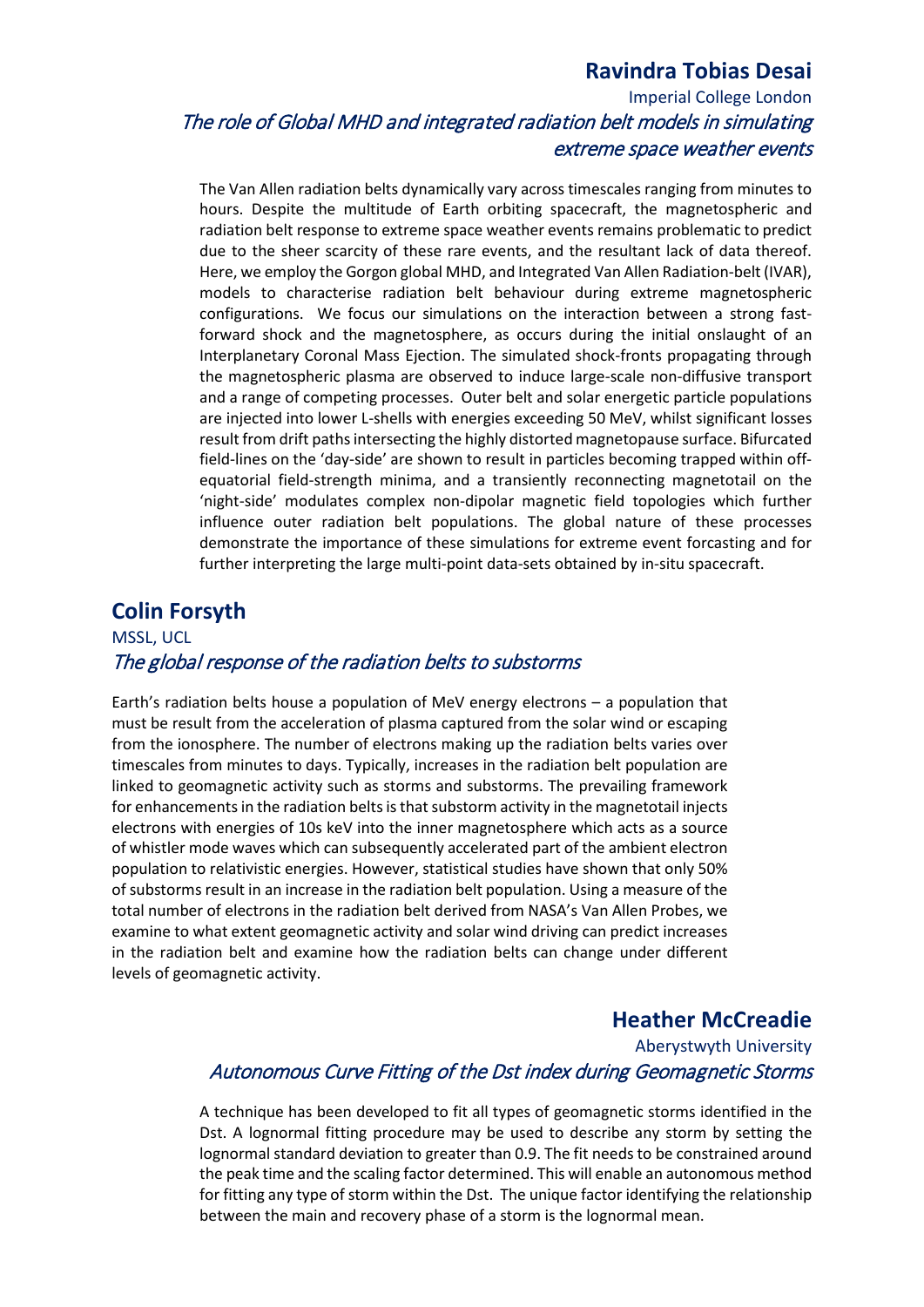## **Lars Mejnertsen**

#### Imperial College London Determining the effect of Carrington-level events at the Earth's Magnetosphere using Global MHD Simulations

The global response of the Earth's magnetic field to adverse space weather events is of great interest in terms of magnetospheric physics and to understand how to mitigate its impact on infrastructure. A Carrington-level geomagnetic storm is expected to cause significant damage to both space and ground infrastructure through a variety of processes. Of particular interest is the impact on power grids, and the occurrence of strong substorm activity.

The strength, location and complexity of ground induced currents will depend on the local geology, the magnetospheric dynamics, and the Earth's magnetic field structure. However, with a return period timescale of  $\sim$ 100 years the internal field may undergo non-negligible change. Hence, it is important to understand what the impact of a Carrington-level event would be for reasonable variations on centennial timescales.

Using the global MHD code, Gorgon, we simulate the magnetosphere when subjected to a Carrington-level event, and examine the magnetospheric and ground response to the extreme individual substorm events for different locations and internal fields. By modelling the whole magnetosphere, a comprehensive view is analysed, and the probable duration and geographical footprint can be localised. The sensitivity of the magnetospheric response to changes in the internal field is also examined.

#### **Michaela Mooney** MSSL, UCL Evaluating Auroral Forecasts Against Satellite Observations

During periods of high geomagnetic activity, particles precipitating into the upper atmosphere can cause auroral emission and affect long-range radio communications, whilst the accompanying geomagnetic storm could potentially induce strong currents in oil pipelines and electricity transmission lines at ground level. These effects may impact industry sectors such as aviation, energy and defence. Forecasting the location and probability of aurora is therefore of interest to many end users. In addition, forecasting when the aurora may be visible can also be a key tool in promoting public awareness and engagement with space weather. The OVATION Prime-2013 auroral precipitation model (Newell et al., 2014) is currently in operation at the UK Met Office and delivers a 30 minute forecast of the probability of observing the aurora in the polar regions of the northern and southern hemispheres. Using techniques developed for atmospheric weather forecast verification, we evaluate the performance of this operational implementation of OVATION against the boundaries of auroral emission regions determined by the far-ultraviolet (FUV) observations of the auroral oval captured by the IMAGE satellite over the period 2000-2002.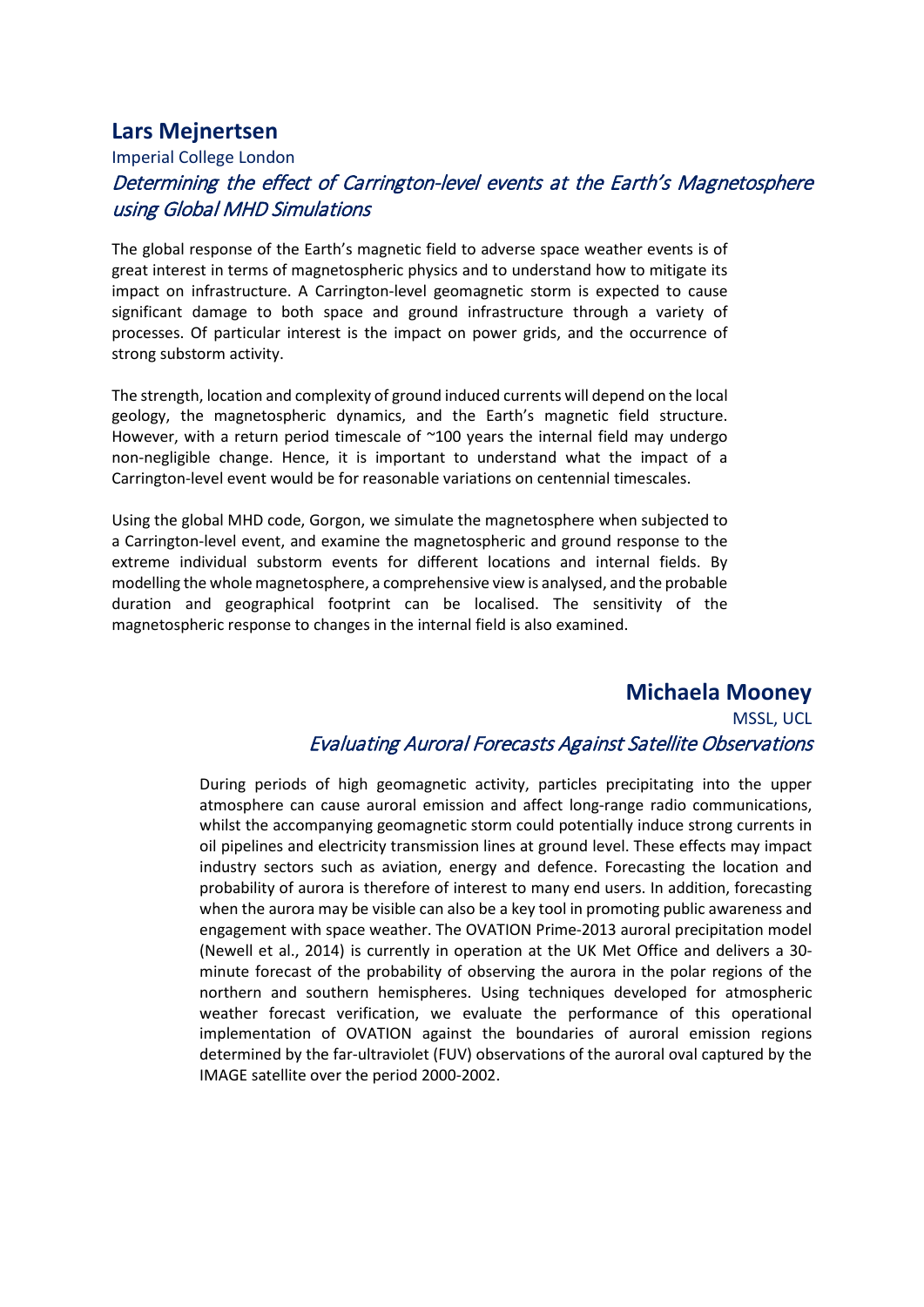#### **Michaela Mooney**

## MSSL, UCL Examining Local Time Variations in the Gains and Losses of Open Magnetic Flux During Substorms

The open magnetic flux content of the magnetosphere varies during the substorm process as a result of dayside or nightside reconnection. The amount of open flux can be determined from the area of the polar cap, delineated by the poleward edge of the auroral oval or the open-closed field line boundary (OCB). This study presents a superposed epoch analysis of the location of the OCB and the change in the magnetic flux content in individual nightside MLT sectors during substorm growth, expansion and recovery phases. The results indicate that the OCB does not contract poleward uniformly in all nightside MLT sectors after substorm onset. The contraction of the OCB during the substorm expansion phase deforms the auroral oval from its average near-circular shape. Close to the substorm onset MLT sector, the OCB contracts immediately following substorm onset however the OCB in the dawn and dusk MLT sectors in continues to expand towards the equator for 20-80 minutes after substorm onset. Despite the continued increase in flux in the dawn and dusk MLT sectors after substorm onset, the total nightside flux content begins to decrease immediately at substorm onset.

#### **Jonathan Rae**

#### MSSL, UCL Why are storm-time ULF waves special?

Wave-particle interactions play a key role in radiation belt dynamics. Traditionally, Ultra-Low Frequency wave-particle interaction is parameterised statistically by a small number of controlling factor for given solar wind driving conditions or geomagnetic activity levels. Here, we investigate solar wind driving of ultra-low frequency (ULF) wave power and the role of the magnetosphere in screening that power from penetrating deep into the inner magnetosphere. We demonstrate that, during enhanced ring current intensity, the Alfven continuum plummets, allowing lower frequencies to penetrate far deeper into the magnetosphere than during quiet periods. With this penetration, ULF wave power is able to accumulate closer to the Earth than characterised by statistical models. During periods of enhanced solar wind driving such as CME driven storms, where ring current intensities maximise, this provides a simple physics-based reason for why storm-time ULF wave power is different from non-storm time waves.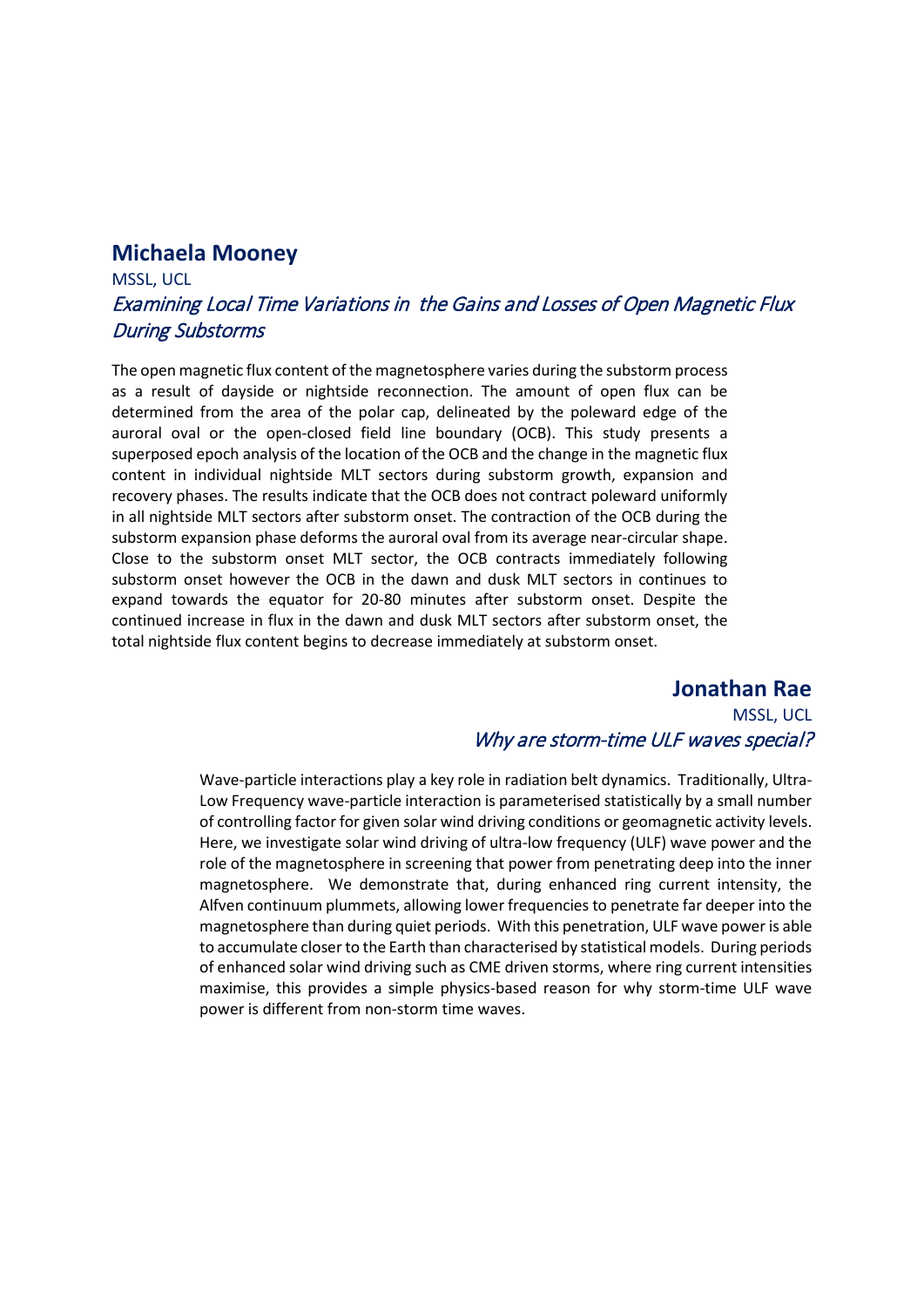#### **Neil Rogers**

# Lancaster University Ionospheric and Magnetospheric Drivers of Extreme Geomagnetic Field **Fluctuations**

The statistics of unusually high rates of change in the horizontal component of the geomagnetic field (dB/dt) are a useful indicator of the likelihood of damaging geomagnetically induced currents (GIC) in ground-based infrastructure such as electricity networks. Using extreme value theory [Coles, 2001] we present a global model of the probability of extreme |dB/dt| based on several decades of measurements from 125 magnetometers worldwide, with time cadences (dt) ranging from 1 to 60 minutes.

The occurrence rate of peaks above the 99.97th percentile is a function of magnetic latitude, magnetic local time, month, sunspot number, and the direction of the field fluctuation. This information may be used to improve the extreme value model. The patterns of occurrence will be presented and compared with previously studied distributions of Sudden Commencements, Pc5 ULF waves, and substorm onsets, giving insight into the relative importance of these drivers in GIC modelling.

#### Reference:

S. Coles, An introduction to Statistical Modeling of Extreme Values, Springer-Verlag London ltd, 2001.

#### **John Ross**

# British Antarctic Survey On electron flux decay in the slot region after geomagnetic storms

During large geomagnetic storms, high energy electrons can be transported into the slot region and, possibly, the inner radiation belt. Here, these relativistic electrons can damage satellites. In the slot region, the electrons can persist for days to weeks while in the inner belt the timescales are much longer and can reach years. Understanding the decay process involved is therefore of great importance. It has been shown that waveparticle interactions play a significant role in electron precipitation though pitch-angle scattering, removing electrons from the belts. Here, we will explore the timescales that are attributed to plasmaspheric hiss and Very Low Frequency Transmitter waves in the slot region and inner belt. Longitude and MLT effects will be explored.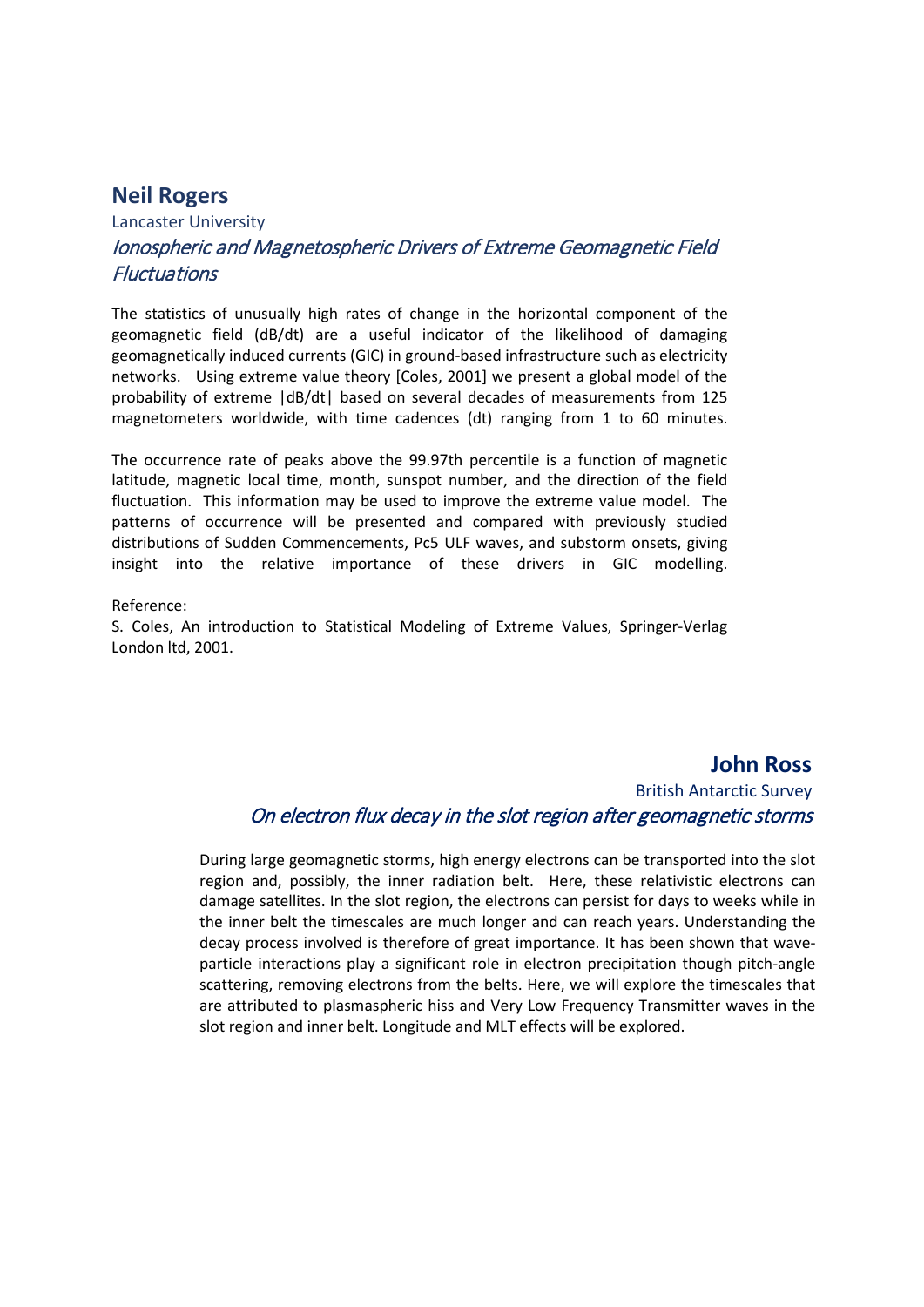#### **Jasmine Kaur Sandhu**

#### MSSL, UCL The Variability in Substorm – Ring Current Coupling

Substorms are a highly dynamic process that results in the global redistribution of energy within the magnetosphere. The occurrence of a substorm can provide the inner magnetosphere with hot ions and consequently intensify the ring current population. However, substorms are a highly variable phenomenon that can occur as an isolated event or as part of a sequence. In this study we determine the extent to which substorms enhance the ring current energy content and compare how the energy enhancement varies with substorm type.

Using Van Allen Probe observations, we quantify how the total ring current energy content changes during the substorm process. We find that  $\sim$  9% of the total energy released at substorm onset is transferred into the ring current population, and energises the ring current by 17% on average. We establish that the ring current response to substorms is strongly dependent upon the current state of the ring current and the type of substorm activity. We present clear magnitude and local time differences that illustrate the complexity and variability of the substorm-ring current coupling, along with an interpretation of the details of this relationship.

## **Andy Smith** MSSL, UCL In situ observations of magnetotail plasma waves at substorm onset

Magnetospheric substorms are a cycle of energy storage and release in the terrestrial magnetosphere. The growth phase describes the storage of energy, generated through interaction with the solar wind. Energy storage continues until the system reaches a state of instability, known as substorm onset. The explosive energy release that follows converts the stored magnetic and thermal plasma energy into plasma kinetic energy. The clearest indicator of this process, and the accompanying large-scale reconfiguration of the nightside magnetosphere, is a bright auroral display that is triggered in both the northern and southern hemispheres. Recent work has shown that the initial structure and brightening of the most equatorward auroral signature is related to an instability in the near-Earth magnetotail [e.g. Kalmoni et al., 2018]. In this work we present fortuitous in situ observations of instability-driven wave activity observed by the THEMIS spacecraft preceding substorm onset. We present several case studies describing the details of the alfvenic wave activity and changes in the local plasma population, comparing the results to those inferred from ground based observations of the aurora.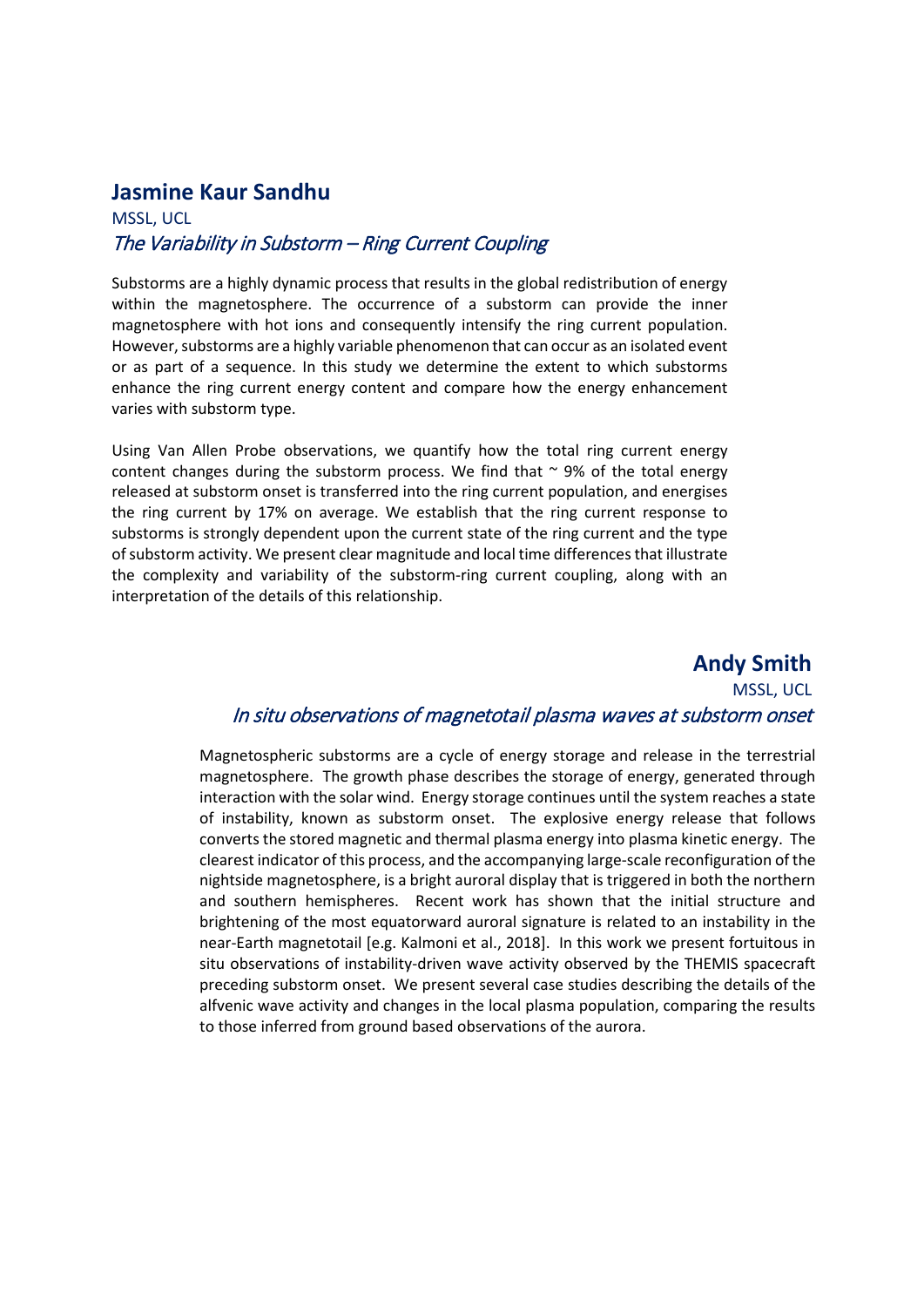# **Frances Staples**

# MSSL, UCL Estimating the global scale response of the magnetopause during storm-times

During geomagnetic storms, the flux of relativistic particles in the Van Allen radiation belts depends on a delicate balance of acceleration and loss mechanisms. Only 53 % of geomagnetic storms result in an increase in radiation belt flux, while 19 % result in decreases [Reeves et al. 2013]. During interplanetary shocks which drive geomagnetic storms, the magnetopause becomes significantly compressed, playing a substantial role in the depletion of magnetospheric plasma from the Van Allen Radiation Belts, via magnetopause shadowing. Rapid changes in solar wind conditions enable the real magnetopause to have a significant time-dependence which empirical models cannot capture.

We use a database of >42,000 spacecraft magnetopause crossings to determine how the real magnetopause differs from a statistical model, and under which conditions. We find that the observed magnetopause is on average ~10% closer to the radiation belts during periods of sudden dynamic pressure enhancement, such as during storm sudden commencement, with a maximum of 42% closer. Our results demonstrate that empirical magnetopause models such as the Shue et al. [1998] model should be used cautiously during interplanetary shock events which drive geomagnetic storms.

#### **Rhys Thompson**

# University of Reading Characterising the distribution of uncertainty in deterministic radial diffusion coefficient models during geomagnetic storms and substorms

In the Outer Radiation Belt, Ultralow frequency (ULF) wave driven radial diffusion is considered a dominant mechanism in the transport, acceleration and loss of high-energy electron populations. In many radiation belt models, radial diffusion is characterised by a radial diffusion coefficient generally assumed to be deterministic, proportional to ULF wave power and often parameterized by geomagnetic activity. Such parameterizations can conceal large variances of the underlying ULF wave power, forming a less robust description of ULF wave-particle interaction over long timescales.

We present a statistical study to better understand discrepancies between deterministic models and observed diffusion rates during geomagnetic storms, using ground magnetometer and in-situ GOES satellite data whose measurements are approximately co-located in L-Shell. We compare contemporaneous storm-time measurements of observed compressional magnetic and azimuthal electric radial diffusion coefficients with those produced by deterministic models. These comparisons characterize the distribution of uncertainty in deterministic models during storms and substorms at the L-Shell considered, which may be used in future stochastic parameterizations for improved accuracy.